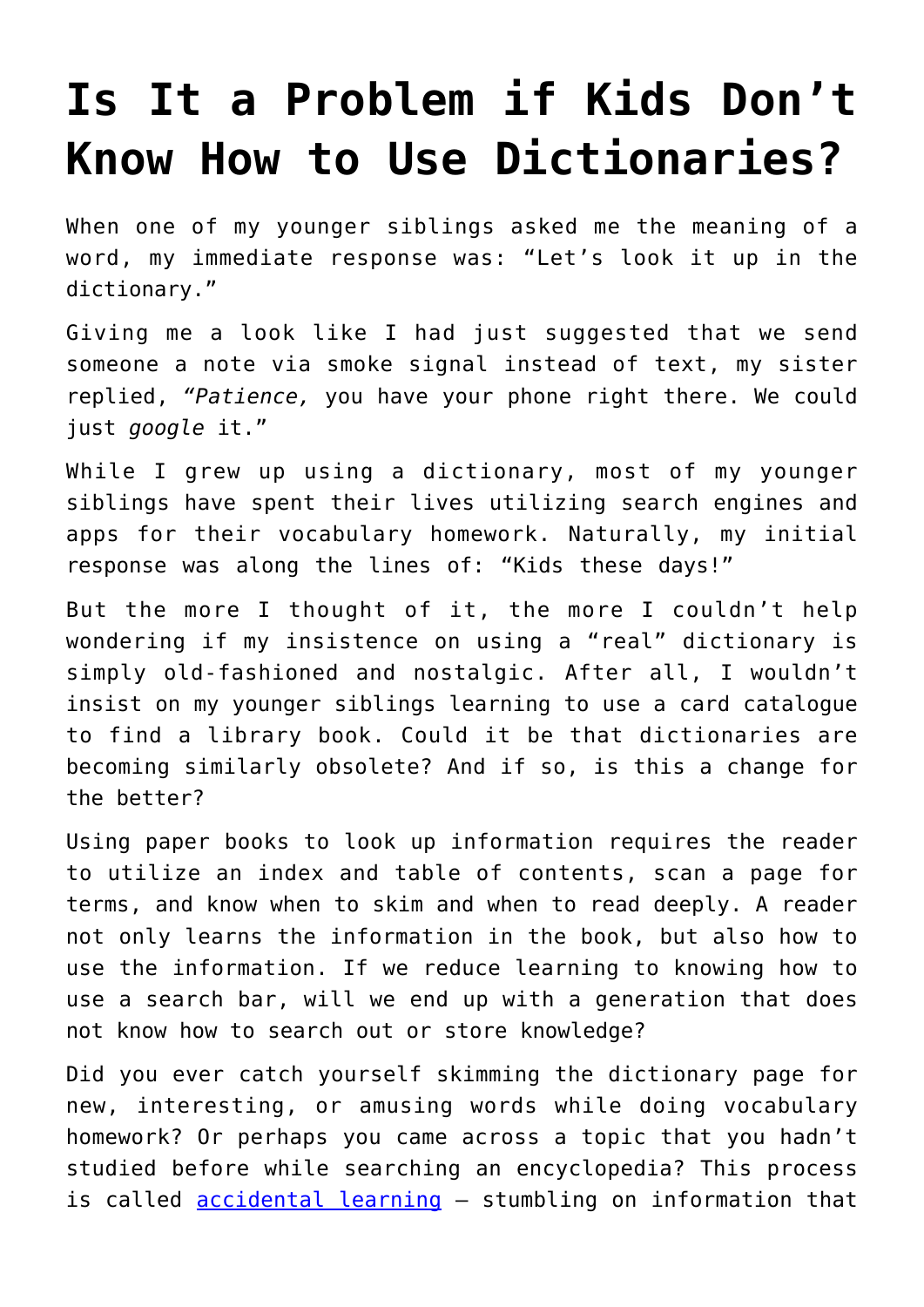you weren't specifically looking for while working on another task.

Using a search engine rather than an encyclopedia or dictionary changes the experience of accidental learning. Rather than stumbling across something because it is on the same page or because an illustration caught your eye, accidental learning on the internet is usually very closely connected to the original topic for which the reader was searching.

In fairness to my younger siblings, a couple of them have recently taken an interest in **[Boolean](https://libguides.mit.edu/c.php?g=175963&p=1158594)** operators, a computerized form of accidental learning. So perhaps when we pit print against digital in a zero-sum game, we're approaching the issue the wrong way. Instead of asking a question of "either/or" and trying to determine which one is superior, perhaps we should view print and digital media as serving different purposes and should explore the best ways to utilize both.

As information is increasingly digitized, the resources available to learners have increased exponentially. It is vital that students are aware of and taught [how to utilize](https://theconversation.com/us-study-shows-google-has-changed-the-way-students-research-and-not-for-the-better-3087) [these resources](https://theconversation.com/us-study-shows-google-has-changed-the-way-students-research-and-not-for-the-better-3087) as well. If they are not, the research skills they lose when they don't use print resources are not being replaced with anything.

Is the rise of search engines making people less intelligent? A 2013 article on *[Slate](http://www.slate.com/articles/health_and_science/science/2013/09/are_search_engines_and_the_internet_hurting_human_memory.html)* says no. Although search engines change the way that we externally store information, the fact that we store information outside of our own heads, often in the people around us, is not new.

What is new is that our digital devices are becoming one of our means of storing and accessing information. Where people used to rely on their partner, a friend, a family member, or a paper calendar to help them remember birthdays, anniversaries, and other important dates, now they are more likely to rely on Facebook and other social media.